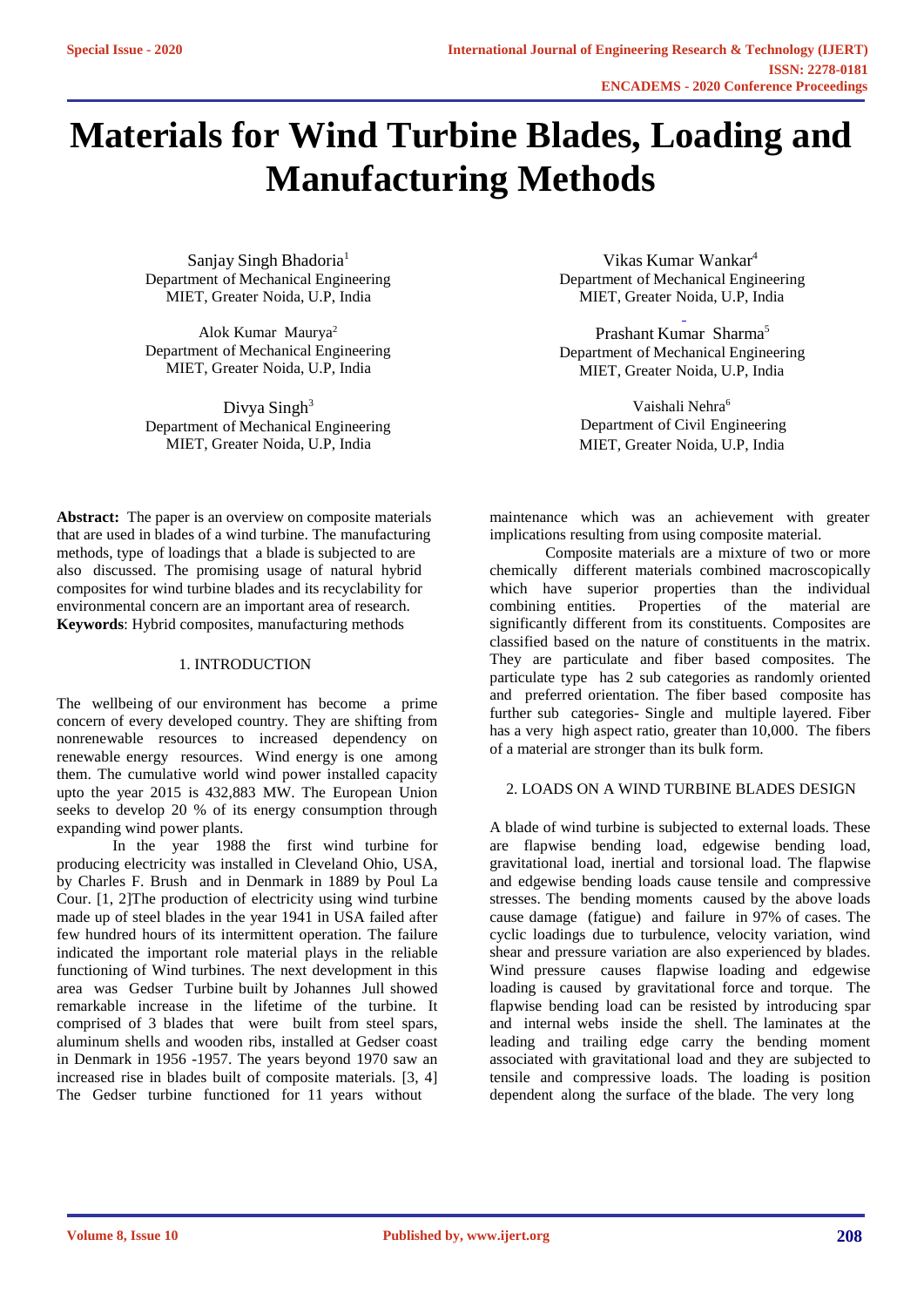blades deflect more, thus the gravitational load and stiffness of material becomes the prime design driver. The stiffness to weight ratio is of major importance. The behavior and material interface of composites are needed to be studied to improve the lifecycle of a wind turbine blade to 20-25 years. The world's longest wind turbine rotor blade, 88.4 m long blade is made of carbon/glass hybrid composites.

Composite materials are typically used in blades and nacelles of wind turbines. Generators, towers, etc. are manufactured from metals. Blades are the most important composite based part of a wind turbine, and the highest cost component of turbines. A wind turbine blades consists of two faces (on the suction side and the pressure side), joined together and stiffened either by one or several integral (shear) webs linking the upper and lower parts of the blade shell or by a box beam (box spar with shell fairings) . The flapwise load is caused by the wind pressure, and the edgewise load is caused by gravitational forces and torque load. The flapwise bending is resisted by the spar, internal webs or spar inside the blade, while the edges of the profile carry the edgewise bending. From the point of loads on materials, one of the main laminates in the main spar is subjected to cyclic tension-tension loads (pressure side) while the other (suction side) is subjected to cyclic compression-compression loads. The laminates at the leading and trailing edges that carry the bending moments associated with the gravitation loads are subjected to tensioncompression loads. The aeroshells, which are made of sandwich structures, are primarily designed against elastic buckling. The different cyclic loading histories that exist at the various locations at the blades suggest that it could be advantageous to use different materials for different parts of the blade.



Fig. 1 Schema of a section of wind blade [5]

Mass of a blade increases cubically with respect to the length of the blade. The centrifugal and gravitational forces increase in magnitude owing to increasing length of blade. Gyroscopic loads are generally less intensive than gravitational and centrifugal loads. Operational loads depend upon pitching, yawing and are critical during emergency stop. Gyroscopic and operational loads can be controlled within permissible limits by adjusting parameters

of the system. Blades that can withstand aerodynamic and gravitational loads are assumed to withstand gyroscopic and operational loads. [6]

### **2.2.1 Aerodynamic Load**

Lift and drag forces of the blades aerofoil section generate aerodynamic load. It depends on wind velocity  $(V_w)$ , blade velocity (U), surface finish, angle of attack  $(\alpha)$  and yaw. Blade twist and pitch depend on angle of attack. The angle of attack is the angle made by the relative wind with the chord of the aerofoil section. The lift and drag forces are resolved into thrust (T) in the direction of rotation and reaction forces (R). The magnitude of reaction forces is high and acts in the flatwise bending plan and can cause deformation in the blade. Blade element momentum (BEM) theory is applied to obtain the drag and lift forces. The aerodynamic forces are summed over the length of the blade to calculate the reaction forces. [6]



Fig.2.4 Aerodynamic forces generated at a blade element [6]

## *2.2.2 Gravitational and Centrifugal load*

Gravitational centrifugal forces depend upon mass. They increase with diameter in a cubical fashion. Therefore, turbines which have a diameter under ten meters have negligible inertial loads, while for 20 meters and 70 meters and above inertial loads are moderate and critical respectively. The gravitational force equals mass times the gravitational constant, and its direction remains constant which is towards the center of the earth. It causes an alternating cyclic load case. The centrifugal force is a product of square of rotational velocity and mass. It always acts radially outward. [6]

#### 3. COMPOSITES FOR WIND TURBINE BLADES

#### *3.1 Fibers*

**Glass and carbon fibers**. E glass fibers are typically mixed in thermosetting resin to produce turbine blades. The stiffness of the composite depends on the stiffness of fibers and their volume percentage. The volume percentage of fiber if 65 and above may lead to reduced fatigue stiffness of composite. This is due to the existence of dry regions between fiber and resin [7]. The other fibers which have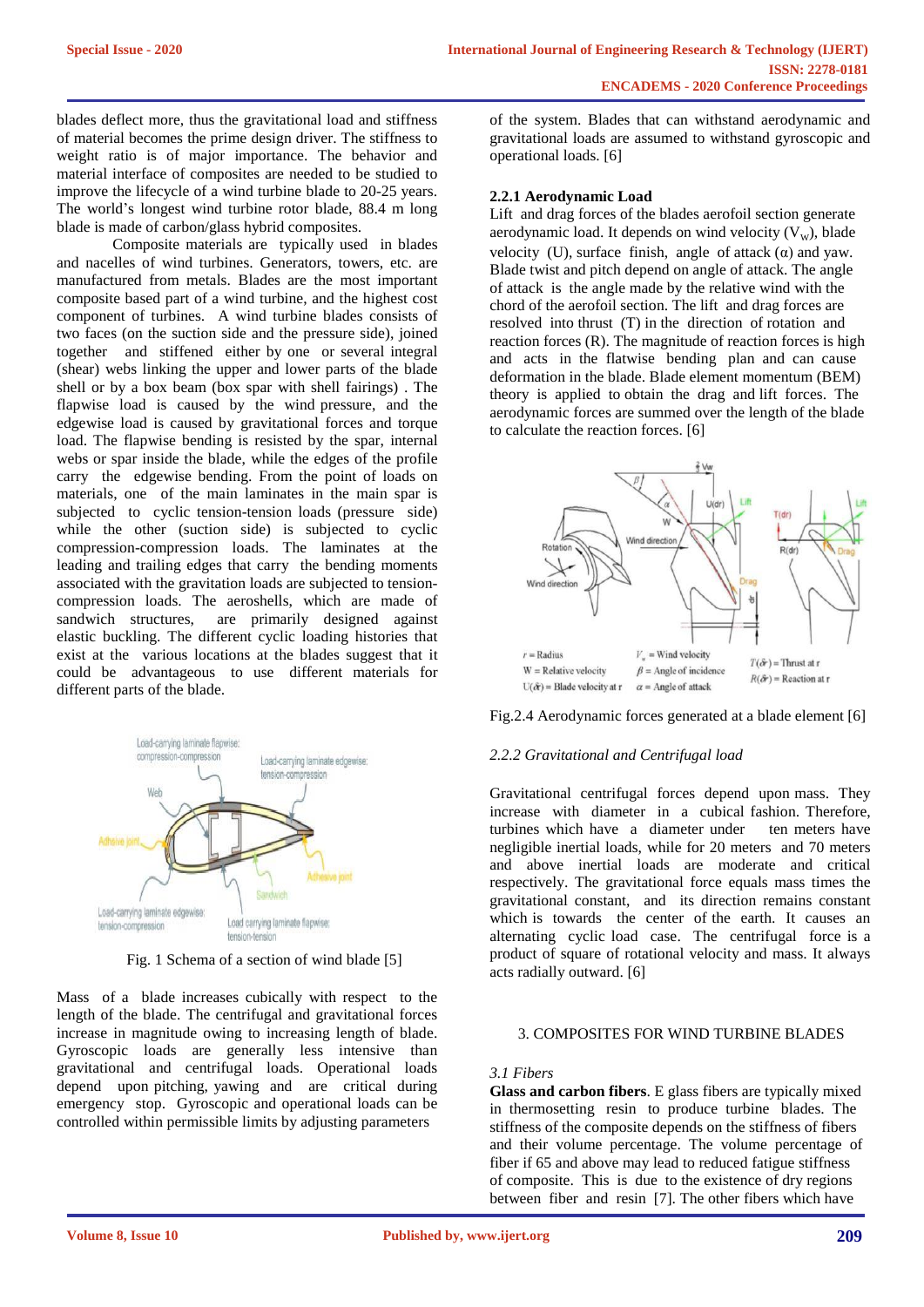more stiffness than glass fibers are aramid, basalt and Carbon fibers. S glass fibers have superior properties than E glass. S glass has higher tensile and compressive strengths than E glass fibers. Also, S glass fibers are costlier. Carbon fibers have lesser density than glass fibers but are stiffer. This has led to the development of lighter and stiffer turbine blades. Compressive strength of carbon fibers is less than glass fibers.

**Aramid and Basalt fiber**. Aramid is aromatic polyamide. Like carbon fibers high strength and stiffness are its characteristics along with lower compressive strength. They absorb moisture and degrade due to UV radiation. Basalt fibers are stiffer and lighter than glass fibers. They have been mixed with carbon fibers to produce hybrid composite. [8]

**Hybrid composites.** These composites are formed by mixing two or more fibers in a resin or a matrix. Since carbon fibers are expensive yet their small percentage with fibers like glass, aramid etc. can form a hybrid composite with superior mechanical properties. Though Carbon fibers have lower ultimate strain, hybrid composite of carbon and glass fibers has larger ultimate strain. Ong and Tsai demonstrated full replacement by carbon fibers would lead to 80% weight saving and cost increase by 150%, while a partial replacement (30%) would lead to only 90% cost increase and 50% weight reduction for a 8 m turbine.[9]. Additional investigations are required for the optimal composition of the materials.

**Natural fibers.** They are abundantly available, environmentally friendly and of low cost. On the contrary they absorb moisture and have low thermal stability [10]. Eg- Sisal, jute, flax, bamboo etc. Holmes et al. [11] demonstrated that bamboo-poplar epoxy laminate has high strength and durability. In a series of investigations, a group of Nepali, Danish and Australian scientists studied the applicability of different timbers for wind turbines, and demonstrated that the turbines with wooden blades represent a reliable and low cost option for the developing countries. [12]

### *3.2 Matrix*

Typically, thermosets (epoxies, polyesters, vinyl esters) or (more seldom) thermoplastics are used as matrices in wind blade composites.

**Thermosets.** It is the most commonly used matrix for composite, around 80% composites are based on thermoset polymer matrix. They offer higher fluidity, less curing time thus lesser processing time. Initially, polyester was in use for developing turbine blades. Large turbine blades saw an increase in usage of Epoxy resin. Even lesser curing time, and energy efficient production of composite is an exciting area of research. However, thermoset matrix cannot be recycled owing to degradation at temperatures above their

melting temperatures. Thermoplastics (as differed from thermosets) have melting temperatures lower than their decomposition temperatures, and, thus, can be reshaped upon melting. While the fracture toughness of thermoplastics is higher than that of thermosets, fatigue behavior of thermoplastics is generally not as good as thermosets, both with carbon or glass  $\Box$  ber. [13]

**Thermoplastics.** Thermoplastics are the prominent alternatives for the thermosets matrices. Thermoplastic composites are easily recycled and on the other hand due to high viscosity it needs high temperature for processing and it is tedious to manufacture large parts. Some of the other disadvantages include the possibility of automatic processing, elongation at fracture and unlimited shelf life of raw materials.

**Nanoengineered polymers and composites**. By adding nanomaterial in the matrix enhances the mechanical properties of the composite material. As per the study even a 0.5% of addition of Nano Reinforcement in the polymer matrix improves the fatigue resistance, fracture and shear toughness upto 80%. [14, 15]Loos, Manas Zloczower and colleagues developed various wind turbine blades with secondary carbon nanoparticles reinforcement and shown that the addition of a little amount of carbon nanotube increases the lifetime of the blade upto 1500% [16] Koratkar and colleagues calculated graphene as a secondary reinforcement for the Nano modification of wind turbine composites, and presented that graphene helps in improving the strength, long-life turbine blades for the wing industry.[17] It has been observed that in some cases ,the usage of nano modified polymers as matrix have shown to degrade the mechanical properties like strength and toughness.it was exhibited that the high investments for the gains of the lifetime of the composited is justified. Nevertheless the economic challenges against the Nanoengineered wind turbines are used

#### 4. MANUFACTURING OF WIND TURBINE BLADES

Wind turbine blades were often produced using the wet hand lay-up technology in open molds during the initial days of wind energy conversion. Rollers and brushes were used to impregnate glass fibers. A rotor blade consists of two aeroshells adhesively bonded together through webs or spars. Hand layup method could produce small and medium sized blades. This method poses some challenges. These are high labor costs, relatively low quality of products. [18] Vacuum infusion and Prepreg technologies improved the

quality of manufacturing. The Prepreg technology utilizes  $\mu$  pre-impregnated composite  $\Box$  bers, which contain matrix material bonded to them. The Prepregs are then formed into complex shapes. Resin infusion technology however is the most widely used to manufacture large wind rotor blades. In this method  $\Box$  bers are aligned in closed and sealed mold, and resin is injected into the mold cavity under pressure.